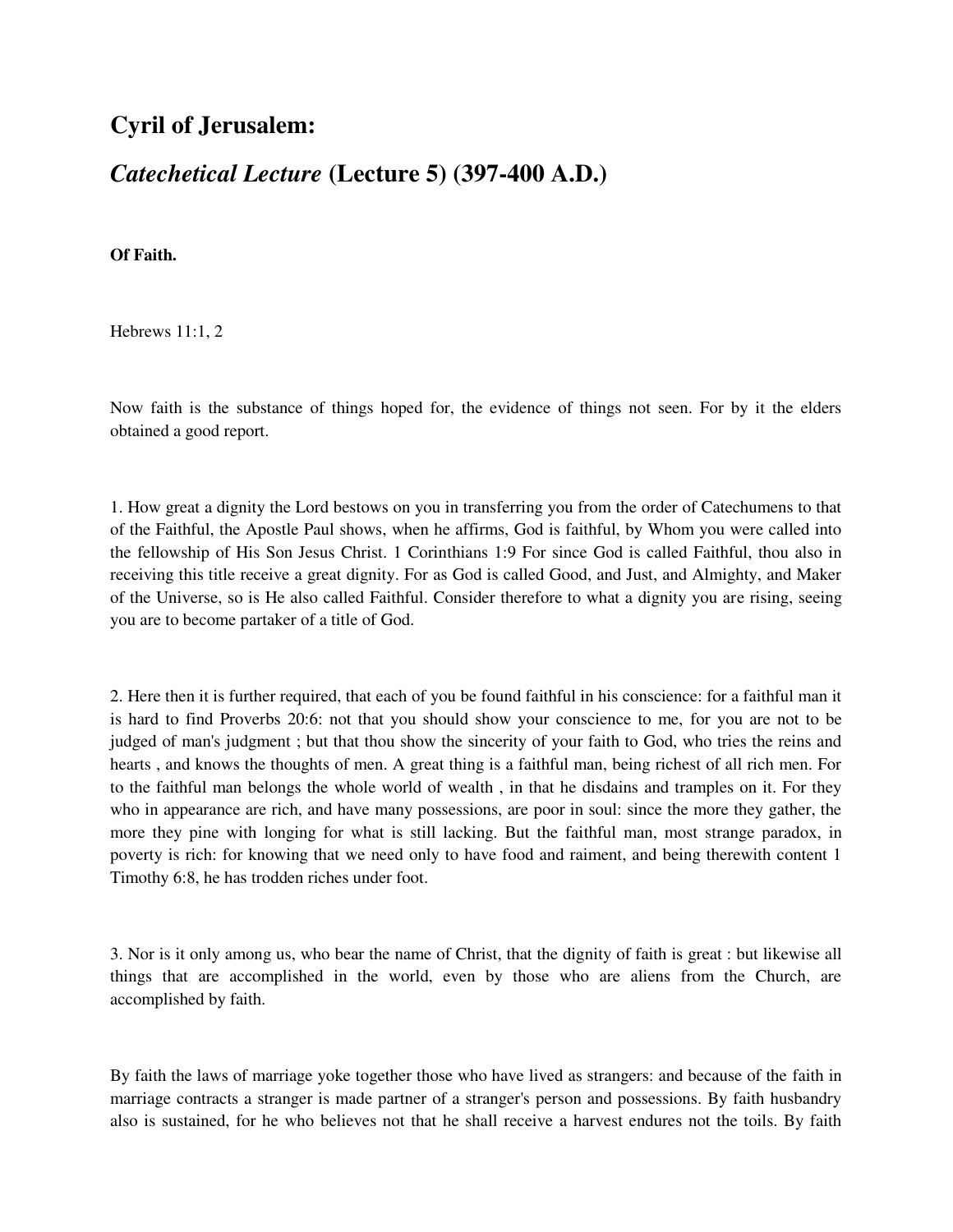sea-faring men, trusting to the thinnest plank, exchange that most solid element, the land, for the restless motion of the waves, committing themselves to uncertain hopes, and carrying with them a faith more sure than any anchor. By faith therefore most of men's affairs are held together: and not among us only has there been this belief, but also, as I have said, among those who are without. For if they receive not the Scriptures, but bring forward certain doctrines of their own, even these they accept by faith.

4. The lesson also which was read today invites you to the true faith, by setting before you the way in which you also must please God: for it affirms that without faith it is impossible to please Him. Hebrews 11:6 For when will a man resolve to serve God, unless he believes that He is a giver of reward? When will a young woman choose a virgin life, or a young man live soberly, if they believe not that for chastity there is a crown that fades not away 1 Peter 5:4? Faith is an eye that enlightens every conscience, and imparts understanding; for the Prophet says, And if you believe not, you shall not understand.

Faith stops the mouths of lions Hebrews 11:34, as in Daniel's case: for the Scripture says concerning him, that Daniel was brought up out of the den, and no manner of hurt was found upon him, because he believed in his God. Daniel 6:23 Is there anything more fearful than the devil? Yet even against him we have no other shield than faith , an impalpable buckler against an unseen foe. For he sends forth various arrows, and shoots down in the dark night those that watch not; but, since the enemy is unseen, we have faith as our strong armour, according to the saying of the Apostle, In all things taking the shield of faith, wherewith you shall be able to quench all the fiery darts of the wicked one. Ephesians 6:16 A fiery dart of desire of base indulgence is often cast forth from the devil: but faith, suggesting a picture of the judgment, cools down the mind, and quenches the dart.

5. There is much to tell of faith, and the whole day would not be time sufficient for us to describe it fully. At present let us be content with Abraham only, as one of the examples from the Old Testament, seeing that we have been made his sons through faith. He was justified not only by works, but also by faith : for though he did many things well, yet he was never called the friend of God , except when he believed. Moreover, his every work was performed in faith. Through faith he left his parents; left country, and place, and home through faith. Hebrews 11:8-10 In like manner, therefore, as he was justified be thou justified also. In his body he was already dead in regard to offspring, and Sarah his wife was now old, and there was no hope left of having children. God promises the old man a child, and Abraham without being weakened in faith, though he considered his own body now as good as dead Romans 4:19, heeded not the weakness of his body, but the power of Him who promised, because he counted Him faithful who had promised Hebrews 11:11-12, and so beyond all expectation gained the child from bodies as it were already dead. And when, after he had gained his son, he was commanded to offer him up, although he had heard the word, In Isaac shall your seed be called , he proceeded to offer up his son, his only son, to God, believing that God is able to raise up even from the dead. Hebrews 11:19 And having bound his son, and laid him on the wood, he did in purpose offer him, but by the goodness of God in delivering to him a lamb instead of his child, he received his son alive. Being faithful in these things, he was sealed for righteousness, and received circumcision as a seal of the faith which he had while he was in uncircumcision Romans 4:11, having received a promise that he should be the father of many nations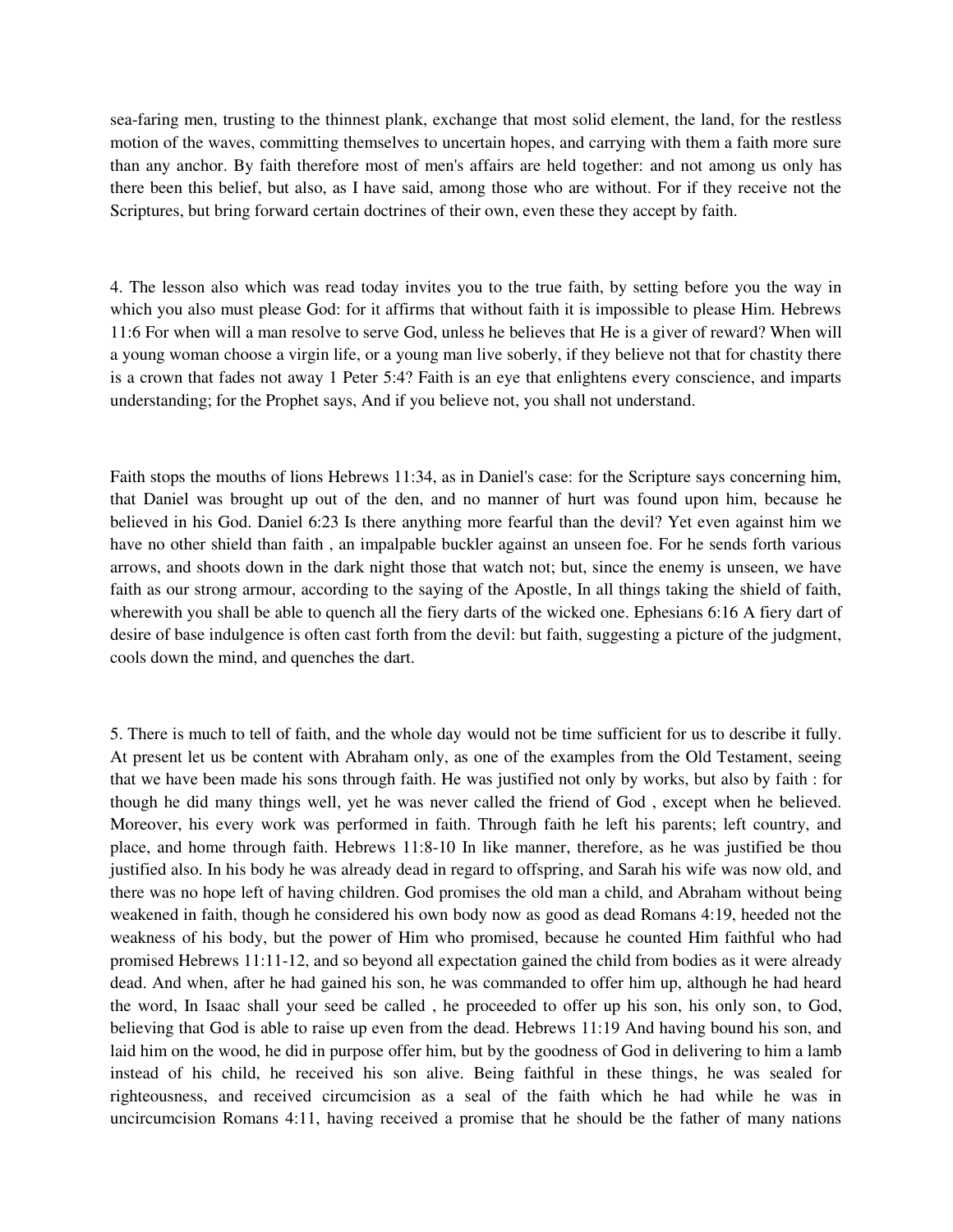Genesis 17:5 .

6. Let us see, then, how Abraham is the father of many nations. Romans 4:17-18 Of Jews he is confessedly the father, through succession according to the flesh. But if we hold to the succession according to the flesh, we shall be compelled to say that the oracle was false. For according to the flesh he is no longer father of us all: but the example of his faith makes us all sons of Abraham. How? And in what manner? With men it is incredible that one should rise from the dead; as in like manner it is incredible also that there should be offspring from aged persons as good as dead. But when Christ is preached as having been crucified on the tree, and as having died and risen again, we believe it. By the likeness therefore of our faith we are adopted into the sonship of Abraham. And then, following upon our faith, we receive like him the spiritual seal, being circumcised by the Holy Spirit through Baptism, not in the foreskin of the body, but in the heart, according to Jeremiah, saying, And you shall be circumcised unto God in the foreskin of your heart : and according to the Apostle, in the circumcision of Christ, having been buried with Him in baptism, and the rest Colossians 2:11-12.

7. This faith if we keep we shall be free from condemnation, and shall be adorned with all kinds of virtues. For so great is the strength of faith, as even to buoy men up in walking on the sea. Peter was a man like ourselves, made up of flesh and blood, and living upon like food. But when Jesus said, Come Matthew 14:29, he believed, and walked upon the waters, and found his faith safer upon the waters than any ground; and his heavy body was upheld by the buoyancy of his faith. But though he had safe footing over the water as long as he believed, yet when he doubted, at once he began to sink: for as his faith gradually relaxed, his body also was drawn down with it. And when He saw his distress, Jesus who remedies the distresses of our souls, said, O thou of little faith, wherefore did you doubt Mark 14:31? And being nerved again by Him who grasped his right hand, he had no sooner recovered his faith, than, led by the hand of the Master, he resumed the same walking upon the waters: for this the Gospel indirectly mentioned, saying, when they had gone up into the ship. For it says not that Peter swam across and went up, but gives us to understand that, after returning the same distance that he went to meet Jesus, he went up again into the ship.

8. Yea, so much power has faith, that not the believer only is saved, but some have been saved by others believing. The paralytic in Capernaum was not a believer, but they believed who brought him, and let him down through the tiles Mark 2:4: for the sick man's soul shared the sickness of his body. And think not that I accuse him without cause: the Gospel itself says, when Jesus saw, not his faith, but their faith, He says to the sick of the palsy, Arise! The bearers believed, and the sick of the palsy enjoyed the blessing of the cure.

9. Would you see yet more surely that some are saved by others' faith? Lazarus died John 11:14-44: one day had passed, and a second, and a third: his sinews were decayed, and corruption was preying already upon his body. How could one four days dead believe, and entreat the Redeemer on his own behalf? But what the dead man lacked was supplied by his true sisters. For when the Lord had come, the sister fell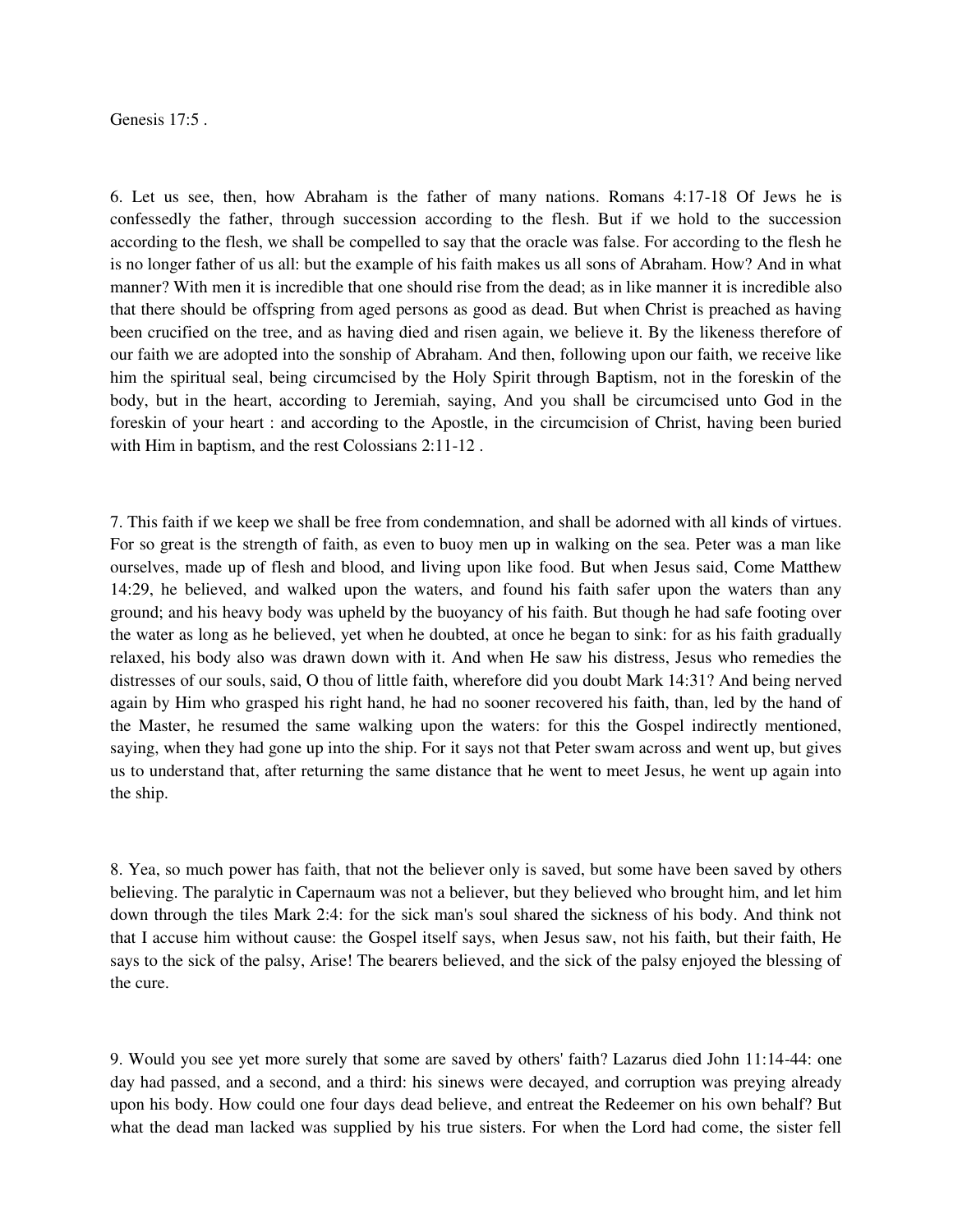down before Him, and when He said, Where have you laid him? and she had made answer, Lord, by this time he stinks; for he has been four days dead, the Lord said, If you believe, you shall see the glory of God; as much as saying, Supply thou the dead man's lack of faith: and the sisters' faith had so much power, that it recalled the dead from the gates of hell. Have then men by believing, the one on behalf of the other, been able to raise the dead, and shall not thou, if you believe sincerely on your own behalf, be much rather profited? Nay, even if you be faithless, or of little faith, the Lord is loving unto man; He condescends to you on your repentance: only on your part say with honest mind, Lord, I believe, help thou mine unbelief. Mark 9:24 But if you think that thou really art faithful, but hast not yet the fullness of faith, thou too hast need to say like the Apostles, Lord, increase our faith Luke 17:5: for some part you have of yourself, but the greater part you receive from Him.

10. For the name of Faith is in the form of speech one, but has two distinct senses. For there is one kind of faith, the dogmatic, involving an assent of the soul on some particular point: and it is profitable to the soul, as the Lord says: He that hears My words, and believes Him that sent Me, has everlasting life, and comes not into judgment John 5:24: and again, He that believes in the Son is not judged, but has passed from death unto life. Oh the great loving-kindness of God! For the righteous were many years in pleasing Him: but what they succeeded in gaining by many years of well-pleasing , this Jesus now bestows on you in a single hour. For if you shall believe that Jesus Christ is Lord, and that God raised Him from the dead, you shall be saved, and shall be transported into Paradise by Him who brought in there the robber. And doubt not whether it is possible; for He who on this sacred Golgotha saved the robber after one single hour of belief, the same shall save you also on your believing.

11. But there is a second kind of faith, which is bestowed by Christ as a gift of grace. For to one is given through the Spirit the word of wisdom, and to another the word of knowledge according to the same Spirit: to another faith, by the same Spirit, and to another gifts of healing. 1 Corinthians 12:8-9 This faith then which is given of grace from the Spirit is not merely doctrinal, but also works things above man's power. For whosoever has this faith, shall say to this mountain, Remove hence to yonder place, and it shall remove. Mark 11:23 For whenever any one shall say this in faith, believing that it comes to pass, and shall not doubt in his heart, then receives he the grace.

And of this faith it is said, If you have faith as a grain of mustard seed. Matthew 17:20 For just as the grain of mustard seed is small in size, but fiery in its operation, and though sown in a small space has a circle of great branches, and when grown up is able even to shelter the fowls Matthew 13:32; so, likewise, faith in the swiftest moment works the greatest effects in the soul. For, when enlightened by faith, the soul has visions of God, and as far as is possible beholds God, and ranges round the bounds of the universe, and before the end of this world already beholds the Judgment, and the payment of the promised rewards. Have thou therefore that faith in Him which comes from your own self, that you may also receive from Him that faith which works things above man.

12. But in learning the Faith and in professing it, acquire and keep that only, which is now delivered to